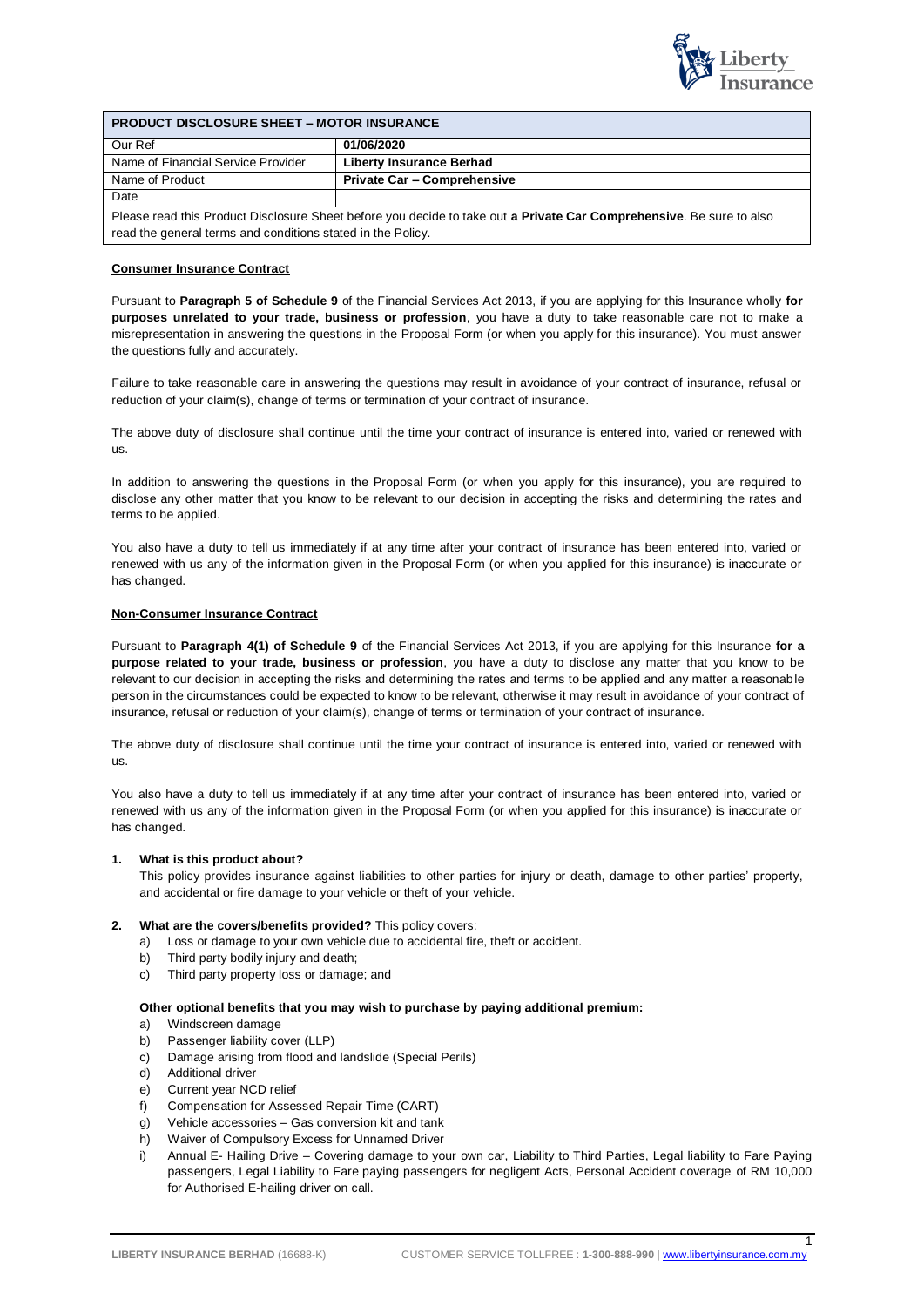

j) Daily E-Hailing – **GRAB (Applicable for those e-hailing authorized drivers attached to GRAB e-hailing service only)** Covering damage to your own car, Liability to Third Parties, Legal liability to Fare Paying passengers, Legal Liability to Fare paying passengers for negligent Acts, Personal Accident coverage of RM 10,000 for Authorised Ehailing driver on call.

NOTE: It is an offence under the laws of the Republic of Singapore to enter the country without extending passenger liability cover to your motor insurance.

Duration for cover is One year. You will need to renew the insurance plan annually.

# **3. How much premium do I have to pay?**

The total premium that you will have to pay may vary depending on the no-claim-discount (NCD) entitlement and the underwriting requirements of our company.

## **For E-hailing usage – the following flat premium will be apply as below:-**

- Annual E-hailing coverage RM367.00 per year before 6% Service Tax
- b) Daily E-Hailing GRAB coverage RM1.70 per day before 6% Service Tax

The sum insured is based on the current market value of the vehicle based on reference to ISM-ABI system (Automobile Business Intelligence)

**4. What are the fees and charges that I have to pay?** The fees and charges that you will have to pay are:

| <b>Type</b>                            | Amount  |
|----------------------------------------|---------|
| Commission paid to the insurance agent | 10%     |
| <b>Stamp Duty</b>                      | RM10.00 |
| <b>Service Tax</b>                     | 6%      |

- **5. What are some of the key terms and conditions that I should be aware of?** Some of the key terms and conditions that you should be aware of are:
	- a) **Duty of disclosure**  you must disclose all material facts such as previous claim history and any modification made to the engine capacity.
	- b) **Cash before Cover**  full premium must be paid before the effective date of the policy.
	- c) Average Clause will apply if vehicle is under insured for more than 10% of the market value at the time of loss. Therefore, it is important that you must ensure that **your vehicle is insured at the adequate market value** to avoid under or over insurance. Otherwise, a compensation amount lower than the Market Value of the vehicle may apply at the time of a claim. In cases where the vehicle is insured above the market value to match the outstanding loan amount, kindly be advised that the difference between the actual market value and the outstanding loan balance will not be covered at the point of a claim settlement, despite the higher sum insured.
	- d) **The excess**, that is the amount of loss you have to bear if your vehicle is driven by a person not named in your policy: Minimum RM400.00 (Compulsory excess), or if the driver is under 21 years old, and/or holds a Provisional (P) or Learners (L) driver's license.
	- e) Betterment will apply when in the course of repairing an accident-damaged vehicle (age of vehicle is five years and above), whereby an old part is replaced with a new franchise part. You will have to bear the difference in cost (depending on the age of your vehicle) as your repaired vehicles is in a better condition than it was before the accident.
	- f) Nomination Details Please provide the nomination details for PA coverage (if any)
- **6. What are the major exclusions under this policy?** This policy does not cover certain losses, such as:
	- a) Your liability against claims from passengers in your vehicle;
	- b) Loss, damage or liability arising from an act of nature i.e. flood, storm or landslide; and
	- c) Consequential loss, depreciation, wear and tear, mechanical or electrical breakdown failures or breakages.

NOTE**:** This list is non-exhaustive (Please refer to the policy for the full list of exclusions under this policy).

### **7. Can I cancel my policy?**

You may cancel your policy at any time by giving written notice to our company. Upon cancellation, you are entitled to a refund of the premium based on short-period rates, however any minimum premium paid under the policy is **not refundable**. There will also be **no refund** of premium if any claim has been made.

 $\overline{2}$